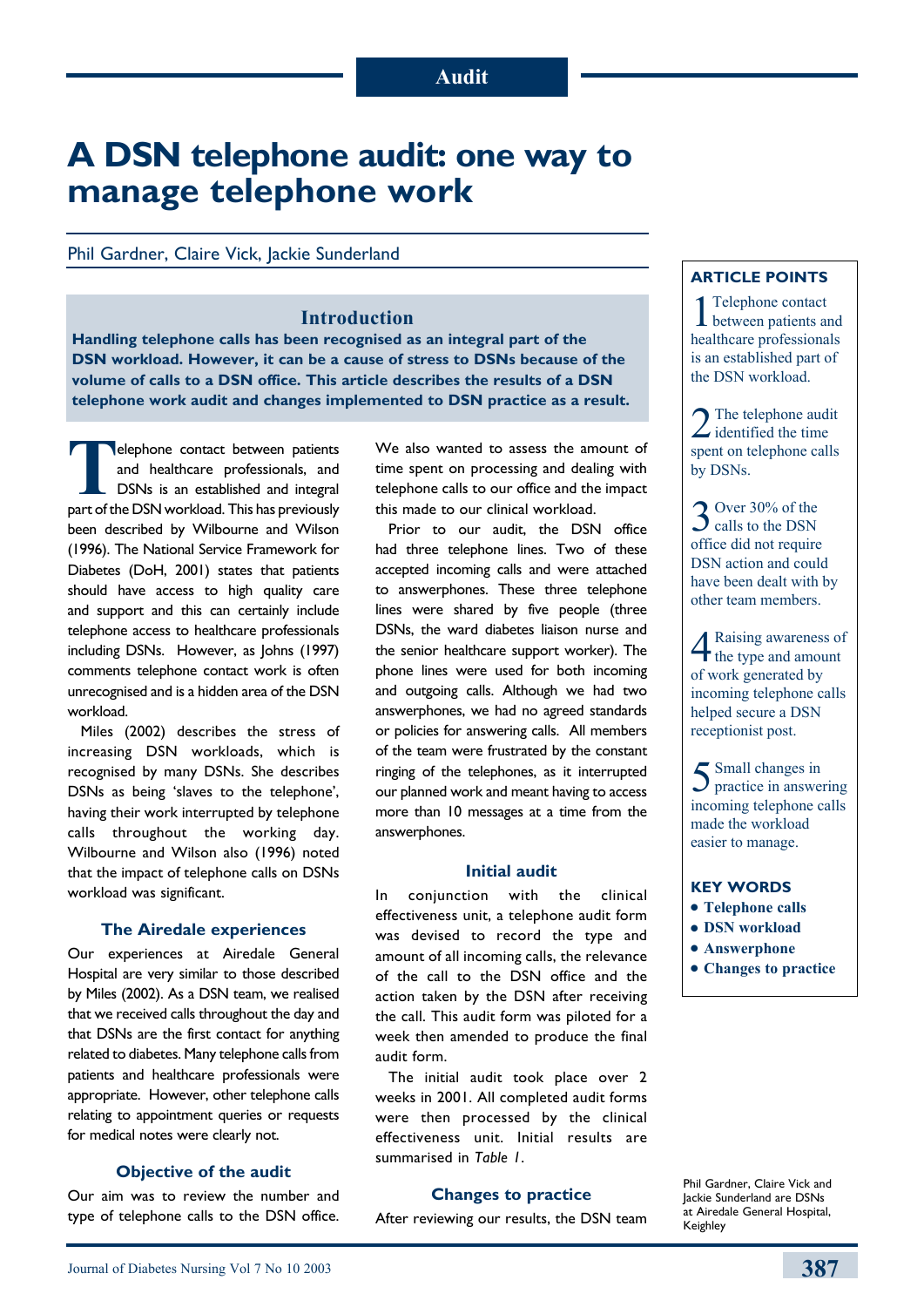#### **Table 1. Results from the initial audit**

| Total number of incoming calls during the audit period  | 283       |
|---------------------------------------------------------|-----------|
| Average number of calls per day                         | 28        |
| Average length of incoming calls                        | 4 minutes |
| Time spent each day on incoming calls                   | 2 hours   |
| Calls from patients                                     | 118(42%)  |
| Calls from other sources, including 10% from community  | 165 (58%) |
| nurses and 19% from hospital nurses                     |           |
| Telephone contact main topics:                          |           |
| • Diabetes queries                                      | 89 (31%)  |
| • Appointment queries                                   | 30(11%)   |
| • Meter problems                                        | 28 (10%)  |
| Calls needed to be actioned by DSN (deemed appropriate) | 173(61%)  |
| Not requiring DSN action:                               |           |
| e.g. appointment queries, medical notes queries         | 108 (39%) |
|                                                         |           |

#### *STANDARDS FOR ACTIONING CALLS*

- $\bullet$  Incoming calls will automatically be put through to the answerphone service.
- **The answerphone message will say: "You are through to the Airedale Constance Anticale** Diabetes Centre. If you are calling about an outpatient appointment please phone 01535 294399. If you need to speak to a children's nurse, please phone 01535 294395. If you require urgent medical attention please contact your own GP, otherwise you are welcome to leave your name, telephone number and a short message after the tone. We will answer all messages periodically throughout the day until 4 pm. Thank you.
- All answerphone messages received before 4.00 pm will be dealt with on the next working day.
- **The Diabetes Centre is open Monday to Friday 9 am to 4 pm.**
- **The standards will be reviewed on a six monthly basis.**

*Figure 1. Standards for actioning incoming calls to the DSN office at Airedale General Hospital*

## Total number of incoming calls during the second week of the audit period and 189 Average number of calls per day 19 Calls from patients 73 (39%) Calls from other sources, including 13% from community 25 (61%) nurses Calls needed to be actioned by DSN (deemed appropriate) 128 (68%) Calls not requiring DSN action 61 (32%) *Telephone contact main topics:* **•** Diabetes related 66 (37%) **•** Appointment related 9 (5%) • Monitoring equipment related 17 (9%) **Table 2. Results from the second audit**

made the following changes to practice in relation to telephone calls:

- A designated incoming direct telephone line with an answerphone was used to receive incoming calls only.
- **Each DSN had their own outgoing line** but only the answerphone line telephone number was given to patients and other healthcare professionals.
- $\bullet$  An answerphone only service was initiated with an agreed standard for accessing answerphone messages (messages were accessed at four hourly intervals up to 4 pm each day – *Figure 1*).
- $\bullet$  A specific answerphone message which, as well as explaining how messages would be accessed, also gave the direct line numbers for diabetes centre appointments and diabetes paediatric services. The message also directed patients to contact their GP if they required urgent advice or treatment.
- All the above changes were advertised via the centre newsletter and by the DSN who explained the changes to practice at every patient contact.

Two other changes took place at the same time which impacted on DSN practice. Appointments for diabetes clinics, which had previously been organised by the general outpatients department, were centralised within the diabetes centre and organised by a newly appointed diabetes centre appointments co-ordinator. In addition, the hospital blood glucose meter contract was awarded to a meter company which offered much more support to ward nurses. The company provided a helpline number which ward staff were encouraged to use for any problems they encountered.

#### **A second audit**

Once the answerphone service for incoming calls was established, we decided to re-audit 6 months later.

The second audit took place over two consecutive weeks and used the same audit form. The only difference from the first audit was that the audit forms were completed after the answerphone message had been recorded by the DSN. Results from the second audit are summarised in *Table 2*.

Results from the second audit were